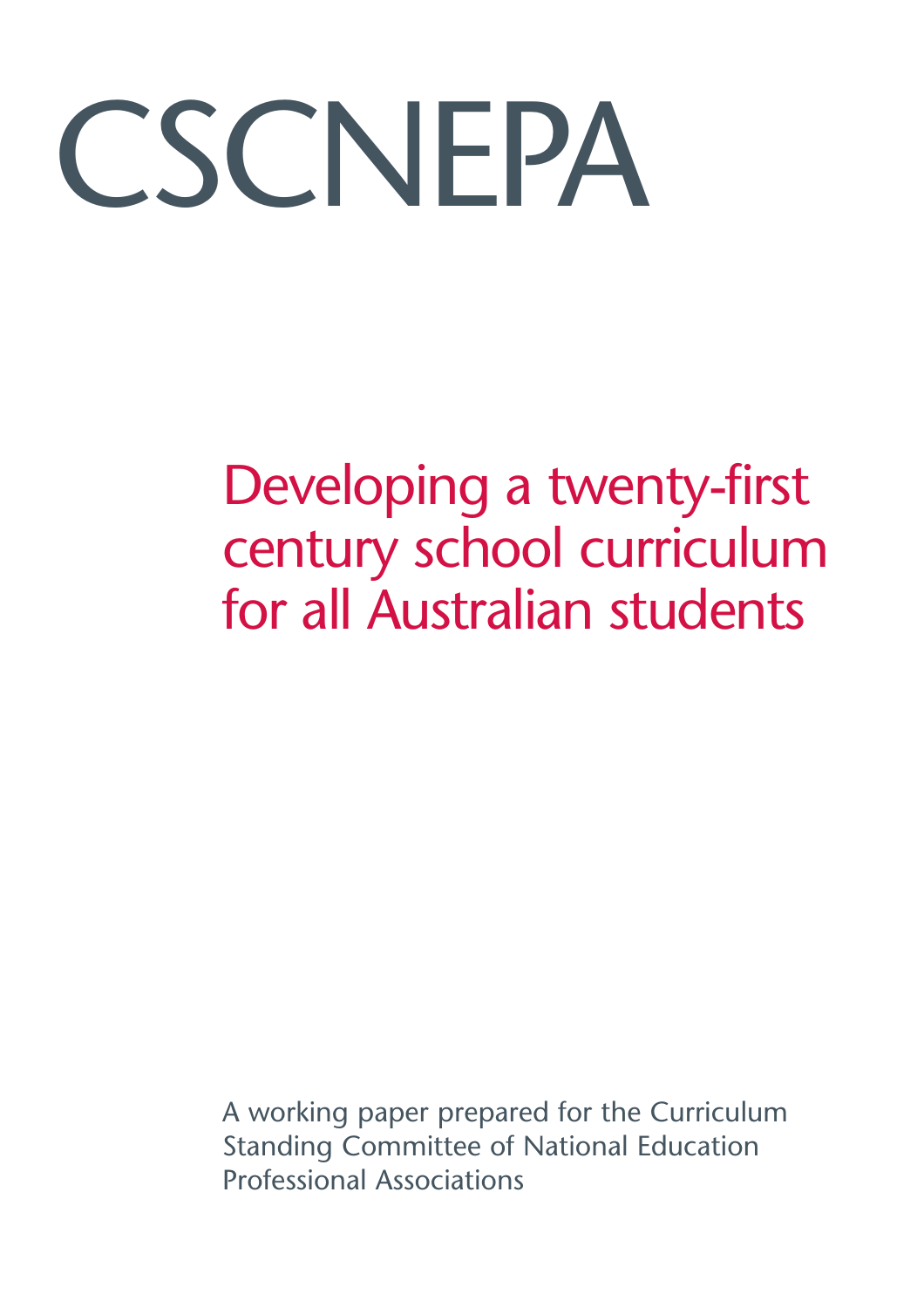# CSCNEPA membership and purpose

Curriculum Standing Committee of National Education Professional Associations

#### **Membership**

Chairs and Directors of the following organisations:

- Australian Curriculum Studies Association
- Australian Primary Principals Association
- Australian Secondary Principals Association
- Association of Heads of Independent Schools of Australia
- Association of Principals of Catholic Secondary Schools of Australia
- Australian Principals Associations Professional Development Council
- Australian Council for Educational Leaders
- Australian College of Educators
- Australian Education Union
- Australian Independent Education Union
- Australian Council of Deans of Education
- Australian Joint Council of Professional Teaching Associations
- Australian Association for Research in Education
- National Education Forum

#### **The purposes of CSCNEPA are:**

- 1. To identify and articulate the curriculum challenges for educating young people for the twenty-first century.
- 2. To shape and influence the development of a national collaborative approach to curriculum.
- 3. To provide considered and timely contributions and responses to policy proposals and directions in curriculum that are of significance to Australia.
- 4. To contribute to, and promote, constructive and informed curriculum debate in Australia.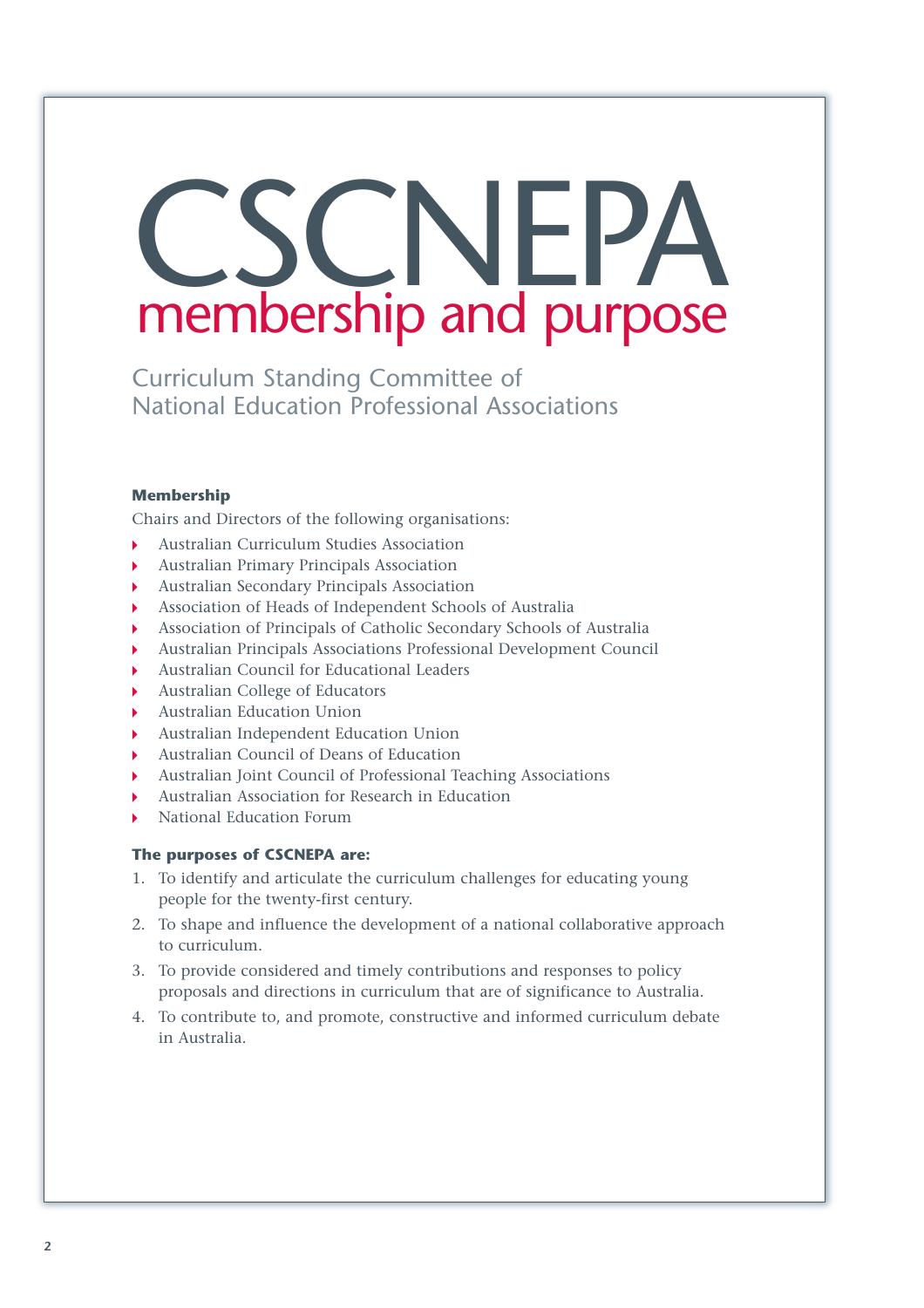#### **CSCNEPA**

### Developing a twenty-first century school curriculum for all Australian students

A working paper prepared for CSCNEPA, August 2007

#### **1. Preamble**

- 1.1 This working paper provides a contribution to the current debate around the **most productive national approaches to curriculum work in Australia**. It arises from the work undertaken for CSCNEPA1 and the deliberations of the Curriculum Standing Committee during 2007 and builds on the Australian Curriculum Studies Association's (ACSA) *A Guide to Productive National Curriculum Work for the Twenty First Century*. <sup>2</sup> In its current form it is neither a formal nor endorsed statement but a working paper in progress that is being circulated as a contribution to the thinking about how national approaches to curriculum work can best contribute to the learning outcomes of young people. It is intended to provide an informed basis for continued thinking and sharing of perspectives about what a twenty-first century curriculum should achieve for all Australian students and how we can achieve it.
- 1.2 The work of CSCNEPA was communicated to MCEETYA in April this year. This communication indicated that CSCNEPA, *in the context of the current debate about national approaches to curriculum*, would be developing a statement for policy makers and practitioners outlining what a curriculum (or curricula) for the twenty-first century should achieve. Similarly, such a paper was foreshadowed in ACSA's submission to the Senate Inquiry into Academic Standards of School Education. The Senate submission indicated that one of CSCNEPA's priority activities has been to identify common ground around describing a curriculum for the twenty-first century fit for the nation's schools.
- 1.3 This working paper has been informed by the April 2007 release of a report by the states and territories produced by a steering committee of the Council for the Australian Federation (CAF), *Federalist Paper 2: The Future of Schooling in Australia*. This report includes statements on curriculum using as a starting point *The Adelaide Declaration of National Goals for Schooling for the Twenty-First Century*. The report goes beyond this to articulate new curriculum challenges and to identify what a curriculum must achieve for students and how a national approach can best meet these objectives.
- 1 The Curriculum Standing Committee of National Education Professional Associations (CSCNEPA) is made up of representatives of 14 of the nation's peak educational professional associations.
- 2 Australian Curriculum Studies Association, 2006, 'A Guide to Productive National Curriculum Work for the Twenty First Century', in *Curriculum Perspectives*, vol. 26, no. 4, p. 5.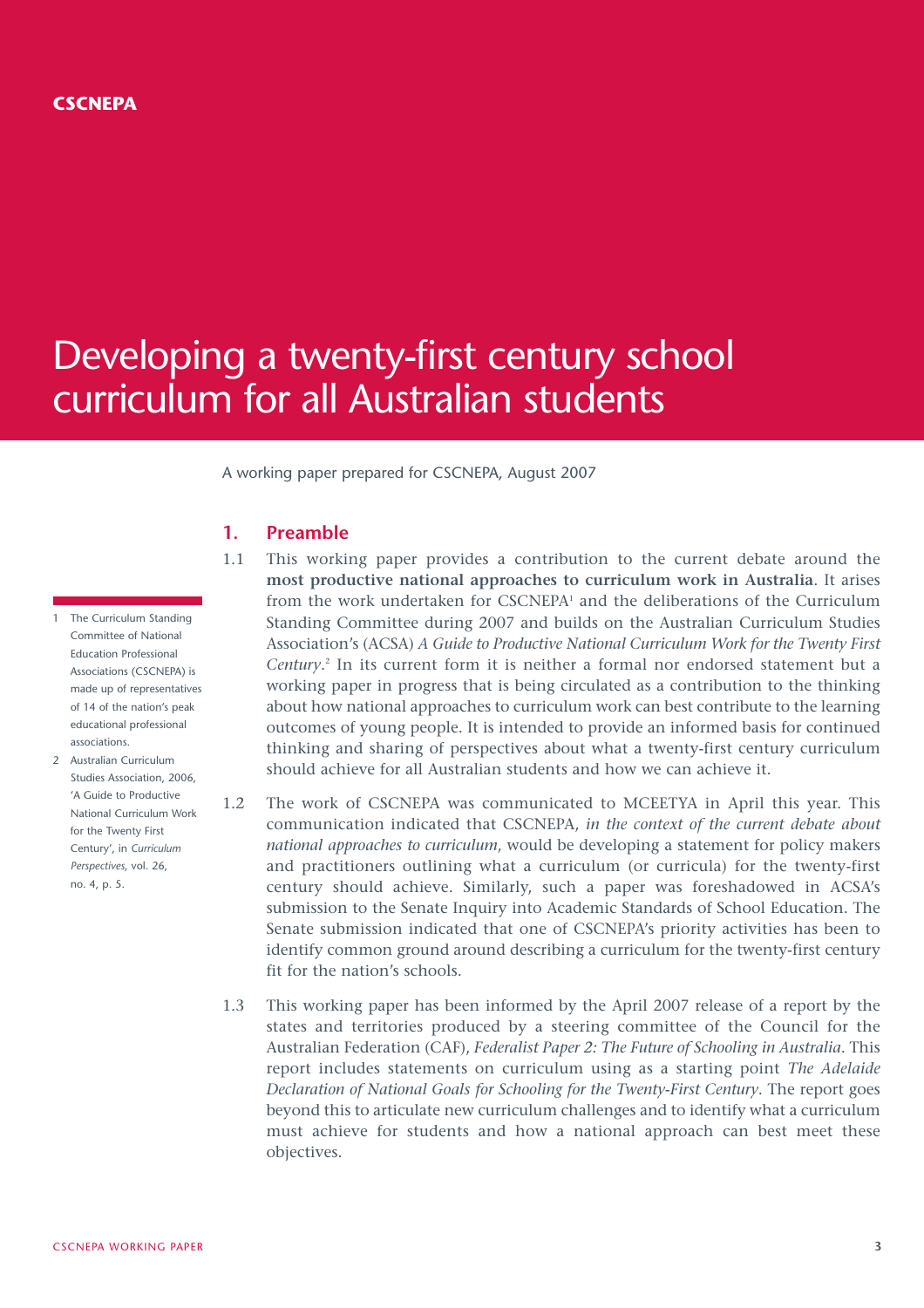- 1.4 ACSA's submission to the Senate Inquiry also observed that there already are National Statements in the areas of 'Engaging young Australians with Asia', 'Values education' and 'Languages education', and that the recently developed and agreed *Statements of Learning* for English, Mathematics, Science, Civics and Citizenship, and Information and Communication Technology (ICT) articulate the essential skills, knowledge, understandings and capacities that all young Australians should have the opportunity to learn by the end of Years 3, 5, 7 and 9. State and territory school authorities have agreed to align their curricula with these statements by 2008.
- 1.5 This working paper is informed by the work described earlier and **adopts the position that national approaches to curriculum offer the opportunity to further advance curriculum policy and practice**. The paper identifies the kinds of knowledge, skills and attitudes young people should be exposed to in the compulsory years of schooling. The paper illustrates the need to continually review what is being taught in these years. The working paper suggests that national approaches to curriculum work should promote learning that arises from disciplinary and interdisciplinary studies as well as learning that promotes the development of physical, personal and social competencies.
- 1.6 The paper is supplemented by two appendices. Appendix 1 outlines an indicative curriculum statement consistent with the position adopted within this paper. Appendix 2 is a document prepared by the U.K.'s Qualifications and Curriculum Authority, which provides a conceptual framework for a twenty-first century curriculum. Again it is included for indicative purposes only.

#### **2. The global context**

- 2.1 A twenty-first century curriculum must take into account where Australia and its citizens are located, geographically and in other ways, within a global context. Commentators on society suggest that the world that is ahead for school leavers will have the following features.
	- Globalisation of economies economic power will be centred more on China and India.
	- Reliance on international markets entrepreneurs and workers will need to have a global outlook and international competence.
	- Likely environmental degradation due to such factors as water and energy shortages, global warming, and pandemics (e.g., AIDS and Avian Flu) — global problems will require international cooperation for global solutions, citizens with a sound knowledge of local and world-wide environmental issues, and a willingness to change societal habits in the interests of global sustainability.
	- Insecurity of nations citizens will need to be able to engage with national and international issues of security, understand the need to build alliances, and understand the factors that generate conflict and mistrust between nations.
	- Internationalisation of employment  $-$  accelerated international migration, increased opportunities for working overseas and a greater use of multinational work teams will require citizens with heightened cultural awareness, second language skills and sophisticated interpersonal skills.
	- $\triangleright$  A knowledge economy will be the generator of most wealth and jobs citizens will be needed with the capacity to identify problems, to work in multidisciplinary teams to identify solutions, to manage complex and multidimensional tasks, to synthesise ideas, and to communicate effectively.

These features point to the kinds of knowledge, skills and attitudes that the curriculum should assist young people to develop.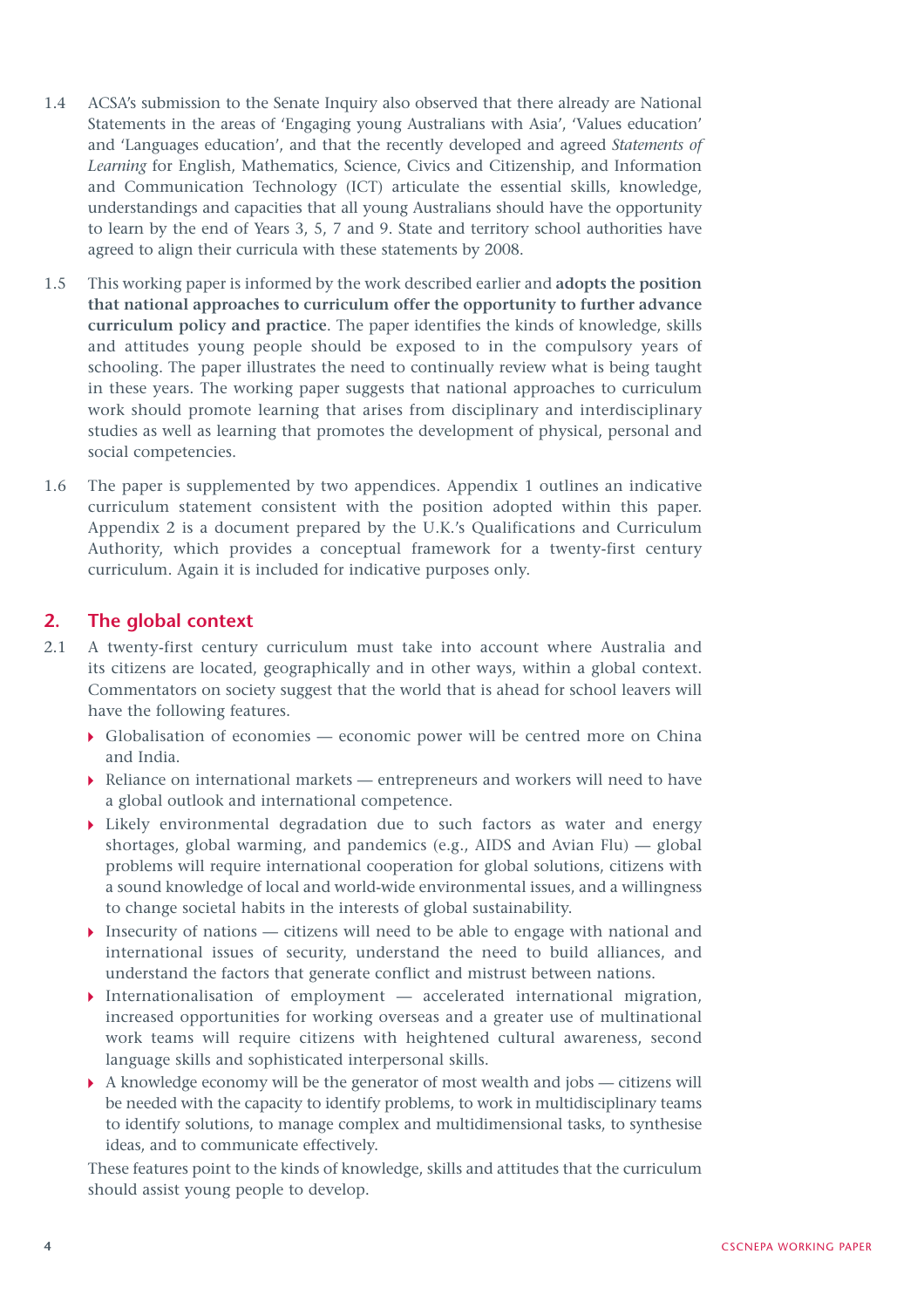#### **3. Purposes of a twenty-first century curriculum**

- 3.1 Within the Australian context, the broad overarching purposes of a twenty-first century curriculum should be to strengthen civil society and participative democracy, to promote individual development and social cohesion, to develop economic prosperity and environmental sustainability and to prepare students for active global citizenship. These **national purposes** underpin an understanding of the role that education needs to play in ensuring that all young Australians are prepared for life in the twenty-first century.
- 3.2 A curriculum for the twenty-first century therefore should enable all students to gain an understanding of the factors that shape societies' economic, social and belief systems and to develop the personal qualities and skills required for them to be informed and responsible participants in a society that is becoming increasingly global in nature and diverse in composition and outlook.
- 3.3 However, the success of a twenty-first century curriculum will be dependent on what is experienced by young people in and out of classrooms — the result of an engaging, high quality teaching–learning process — and on the extent to which it contributes to equity and social justice, and promotes engagement, achievement and excellence. That is, consideration of a twenty-first century curriculum and **any national approach to curriculum** needs to go beyond content and skills. Student learning is dependent upon motivation and engagement. Curriculum statements will need to be flexible and responsive to diversity and designed so that teachers can tailor learning experiences to the interests and needs of students.

#### **4. National approaches to curriculum work**

- 4.1 In CSCNEPA dialogue we have understood 'National approaches to curriculum' to be of at least three types.3 The first type is one about the **National sharing** of materials, resources, and professional development opportunities. The second type is **National collaboration**, where the states and territories and the Federal Government collaborate on developing greater conceptual consistency and alignment with twenty-first century needs in the formal curriculum (for example *Statements of Learning*). The third type is the closest to the 'popular' meaning of **National curriculum**, and could result in a single, formal, official curriculum at the national level with subject descriptions and associated assessment regimes. Current public discussion regarding the 'National curriculum' tends to relate to this third type. However, a variation of this can be found in the MCEETYA Decision of April 2007 where Ministers made a commitment to go beyond working together to share high quality curriculum material (Type 1 and Type 2) to working together to develop **nationally consistent curricula** that will set core content and achievement standards that are expected of students at the end of their schooling and at key junctures during their schooling, starting with English, mathematics and science. Ministers agreed that these standards would form the basis for the National Testing and Measurement Program.
- 4.2 Studies by ACER have revealed that in the **senior years** there is substantial commonality across states and territories in terms of curriculum content in a number of key discipline areas. The national approach adopted to further this work, in the senior years, has been to focus on individual discipline-based subjects and to proceed to clarify what the core content and standards within a particular subject should be. The outcome of this national approach to curriculum work will be a set of national subjects and, whilst such an approach and outcome can be seen to be valuable (achieving efficiency through consistency) for the senior years of schooling, it will not meet the curriculum needs in the compulsory years.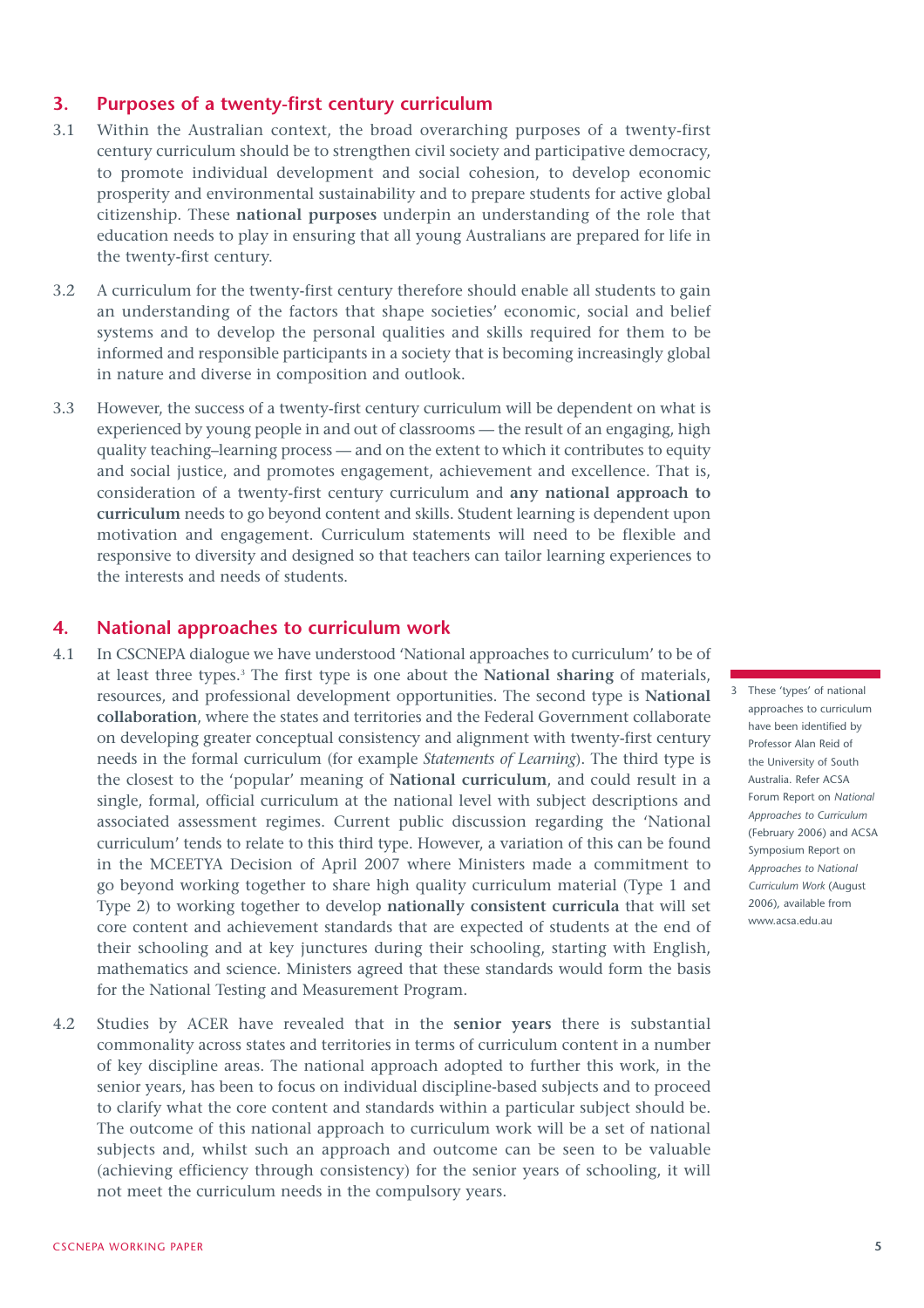- 4.3 In the **compulsory years** the curriculum is structured to provide students with the tools for learning, with a breadth of learning experiences and with a general understanding of core concepts and ideas in key discipline areas. Schooling in the compulsory years is also concerned with developing personal attributes, skills and values and with expanding young people's horizons and aspirations. Moreover, in the compulsory years the curriculum needs to expose students to the kinds of learning that will prepare them to succeed in the workplace, help them become well-informed and thoughtful citizens, and enable them to participate in a broad spectrum of human cultural activities.
- 4.4 By the senior secondary years the curriculum undertaken by students is diverse, the stakes and learning demands are high and the assessment is content-specific and often competitive. There is limited scope for other kinds of learning to be promoted. Whilst some systems are introducing certification rules that require students to include a community or work-based experience in their senior course of study, such initiatives will not compensate for a curriculum in the compulsory years that has failed to enable students to gain an understanding of the factors that shape societies' economic, social and belief systems and to develop the personal qualities and skills required for them to be informed and responsible participants in a society that is becoming increasingly global in nature and diverse in composition and outlook.
- 4.5 Learning in the compulsory years needs to consist of more than discipline learning. As noted earlier, national collaborative work (Type 2) has already produced *Statements of Learning*, and state and territory school authorities have agreed to align their curricula with these statements by 2008. Indeed, **as has been illustrated in current curriculum reforms in each of the states and territories**, in the compulsory years the curriculum needs to incorporate learning that arises from disciplinary and interdisciplinary studies as well as learning that promotes the development of physical, personal and social competencies.
- 4.6 Hence, national approaches to curriculum work in the compulsory years need to be more attuned to the stages of students' learning and to the nature of the curriculum in the early and middle years — building on current state, territory and national work. Such approaches would focus on what learning all students need to participate in prior to undertaking diversified senior subjects and how this learning might best be packaged (i.e., what is best learnt through disciplinary and interdisciplinary studies) so that learning experiences are coherent, grounded and engaging. This would represent a process for further refining what is included in the curriculum and for ensuring that there is adequate time for in-depth learning and for local and personal studies needs to be developed.
- 4.7 In the early years, the emphasis is clearly on the foundations of learning. In the middle years, the emphasis needs to be on developing:
	- deep knowledge and skills that support advanced learning,
	- $\blacktriangleright$  the ability to create new ideas and translate them into practical applications,
	- general competencies that underpin flexible thinking,
	- a capacity to work with others, and
	- an ability to move across subject disciplines to develop new expertise.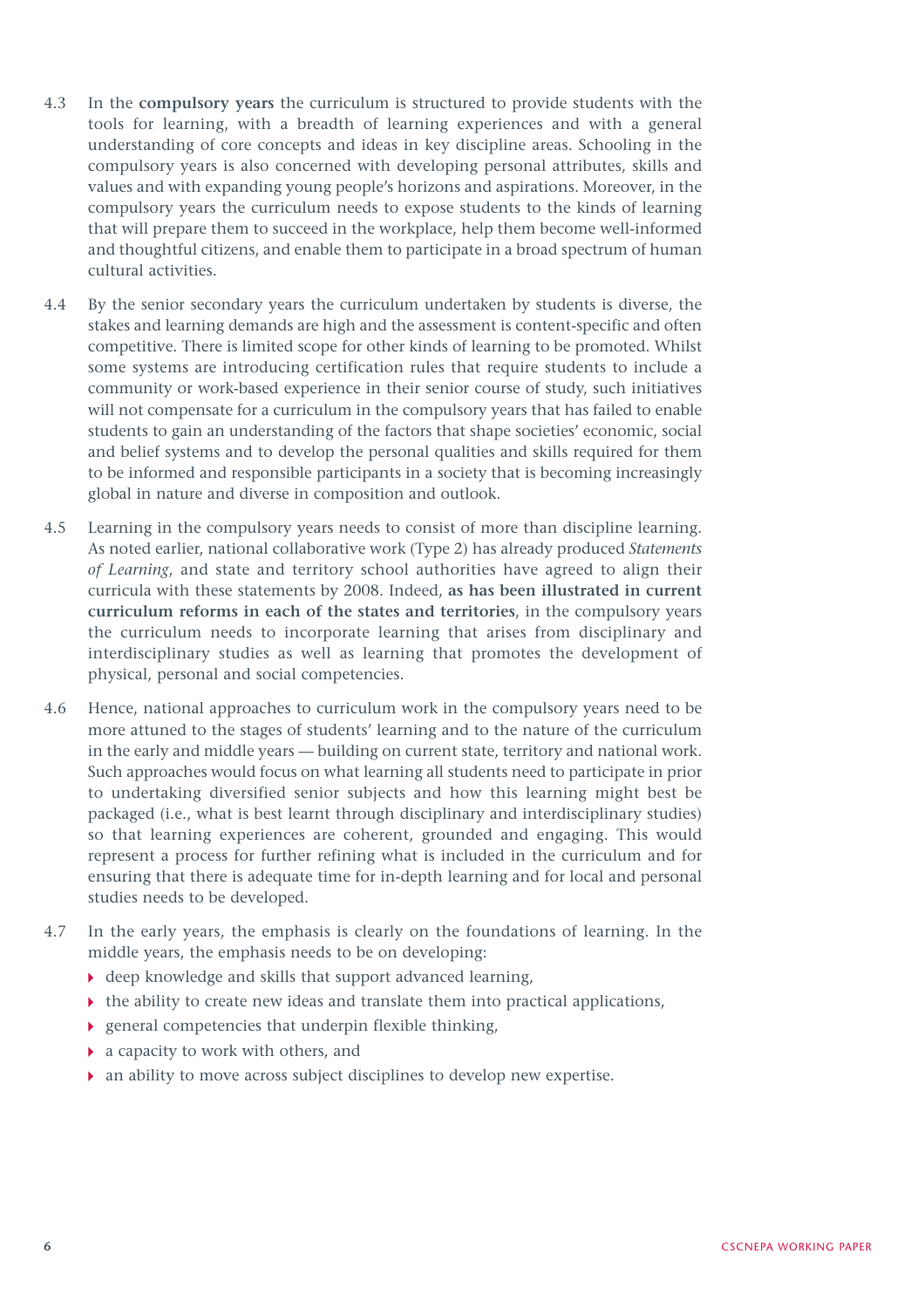- 4.8 By the completion of the compulsory years all students ideally should have acquired the understanding that helps to explain society, that gives them a sense of humanity's achievements and failures and a sense of their place in history, that gives them an appreciation of the arts and an understanding of other peoples and cultures and a general overview of how our world functions.
- 4.9 The approaches to national curriculum work most suited for these emphases would seek to involve and combine curriculum generalists and 'specialists' from a variety of subject disciplines and other learning fields. The objective of such an approach to national curriculum work would be to maximise opportunities for connecting studies so that in-depth and integrated learning was facilitated and to ensure that entrenched views about content could be challenged and resolved through dialogue referenced to the broader purpose of learning in the compulsory years.
- 4.10 As well as framing the curriculum for the compulsory years, any national approach to curriculum will need to produce further changes in the way curriculum is assessed and achievements are reported. Currently, many attempts by schools to develop generic skills (e.g., personal and interpersonal skills and thinking skills), to promote interdisciplinary and group learning and to promote in-depth and authentic learning tend to be undercut by assessment regimes that largely test the recall and manipulation of facts and the ability to mimic procedures associated with a particular discipline. Assessment practices such as open-book exams, timed problem-solving tasks, work tasks based on project briefs and reports and assessment by exhibition will need to be given greater emphasis. Student reports will also need to include statements of achievement standards in 'soft skills' areas and/or 'compliance' statements related to satisfactory participation in such things as service work, work placement and community or team-based work.

#### **5. Support for improving twenty-first century curriculum learning**

- 5.1 The effective implementation of 'National Approaches to Curriculum' in the compulsory years, **with the emphasis on Type 2 collaboration**, as envisaged in this paper, will be vital for the future social and economic wellbeing of young people and the future prosperity of all Australians. However, the result of this national work should be seen as a further stage in the process of providing all young people with a curriculum that is appropriate for the twenty-first century. There seems little point in stating the 'why' and 'what' of learning in a national statement on curriculum without also addressing the most difficult part — the 'how' to implement a nationally agreed curriculum for the twenty-first century.
- 5.2 To have an impact on the teaching and learning that is conducted in classrooms around Australia, a 'national curriculum' of a Type 2 variety, will also need to stimulate and support systems and schools to implement improvements to curriculum planning, classroom teaching and learning, student management and assessment regimes that are consistent with the approaches outlined in the nationally agreed twenty-first century curriculum.
- 5.3 In order to support change at state and territory level that will be necessary to effectively implement **a twenty-first century curriculum produced from national effort**, substantial high quality curriculum materials will need to be developed together with high quality professional learning support — and will need to continue to be provided, that is, **Type 1 collaboration**.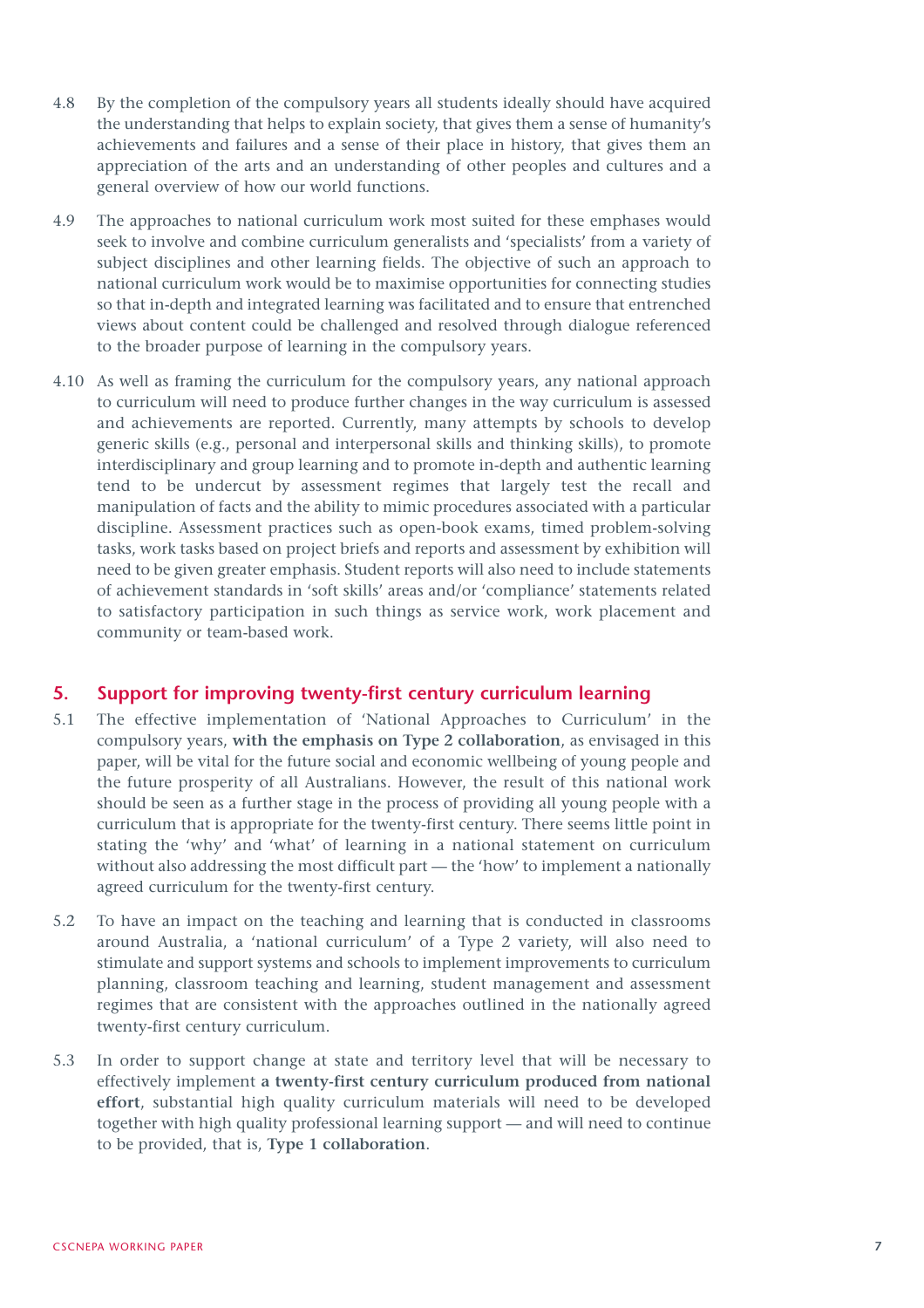#### **6. Conclusion**

- 6.1 This working paper outlines what it is believed a twenty-first century curriculum must achieve for all Australian students and how we can go about producing it. A national collaborative effort (Type 2) should be about producing a twenty-first century curriculum designed to have all students leaving school with a broad general knowledge that helps to explain society, gives students a sense of humanity's achievements and failures, gives them a sense of their place in history, gives them an appreciation of the arts, gives them an understanding of other peoples and cultures and a sense of how the world works.
- 6.2 This paper contends that the key years for developing these understandings required for effective participation in society, are the middle years. Whilst the MCEETYA decision of April 2007 to develop nationally consistent curricula is intended to produce added value to the already produced *Statements of Learning*, this working paper argues for **deeper collaborative national curriculum work** if we are to produce a twenty-first century curriculum adequate to the global context outlined earlier and our ambition for a curriculum which contributes to equity, social justice, success and excellence for all young people.
- 6.3 Therefore, this working paper calls for national approaches to curriculum work, building on current state, territory and national efforts, which **enable ongoing dialogue** about, and act as a catalyst for improving:
	- $\rightarrow$  the way that curriculum work is undertaken,
	- the way that the school curriculum is 'packaged' for the different stages of schooling,
	- the content that has been traditionally taught in the school's versions of the disciplines,
	- the concepts, skills, attitudes and values that are explicitly taught, encouraged and assessed by schools,
	- current assessment regimes so that greater encouragement and reward is provided for students who demonstrate logic and problem solving skills and the capacity to work with others,
	- the way school timetables, lessons and learning activities are constructed,
	- $\triangleright$  the way that teachers work so that isolation is replaced with collaboration, and
	- $\blacktriangleright$  the way that teachers are trained and retrained.

#### **Appendix 1. An indicative twenty-first century curriculum**

*The following is a brief, indicative only twenty-first century curriculum to stimulate further debate and dialogue. It is consistent with the position outlined earlier in the working paper.* 

A1.1 In order to be prepared for effective participation in twenty-first century society, by the time they leave school *all students* will need to have experienced a curriculum that assists them to develop the following indicative list of knowledge, skills and understandings. The list illustrates that the learning young people need extends beyond the concepts and skills that are usually contained in discipline-based school subjects and draws upon a number of the most recent state and territory formal curriculum statements which have already anticipated what a twenty-first century curriculum should achieve for all Australian students.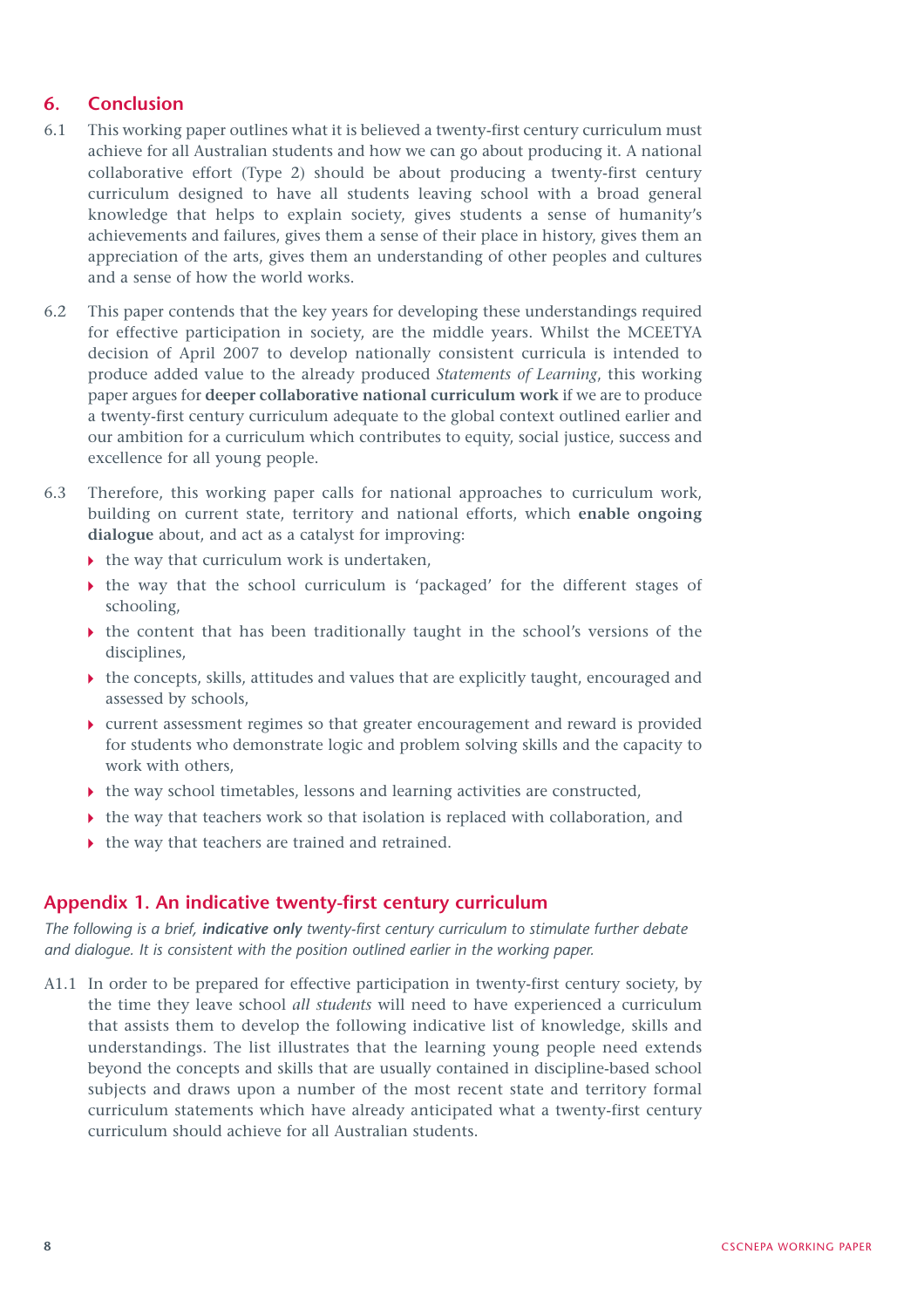- A1.2 Upon completion of the compulsory years, all young people should have experienced a curriculum that supports them to:
	- $\rightarrow$  be able to receive, retrieve and express increasingly complex ideas and information in visual, written and spoken form. This will require them to be highly competent in:
		- assembling, manipulating and interpreting numbers and other mathematical constructs,
		- listening, reading, writing, viewing and speaking, and
		- $\triangleright$  presenting information in a variety of forms using a variety of media.

**Why?** Because creativity, imagination, adaptability, social competence, problem identification and solving, and the capacity for informed decision making depend upon a good facility in language, reading and interpreting number-based information, and in presenting ideas and findings.

- have personal and interpersonal skills so they are able to:
	- sustain a healthy lifestyle and build positive relations with others,
	- establish a values framework that embraces a concern for others, and
	- understand and reflect on their personal motives and behaviours and, if need be, change these to sustain personal wellbeing and support the wellbeing of others.

**Why?** Because well developed skills in these areas promote self esteem, happiness, and the capacity to participate in a rich social, community and work life.

 $\rightarrow$  have an historical and contemporary understanding of humanity and human society including a basic knowledge of psychology and philosophy.

**Why?** Because political, economic and spiritual theories and beliefs are key shapers of our world and young people need to understand how differences in these domains arose, and play out in societies in terms of values, behaviour and civic institutions.

 $\triangleright$  have an understanding of science and technology through a knowledge of specific scientific content, the history and philosophy of science, and of how applications of science and technology contribute to and impact on the world.

**Why?** An understanding of science and the place of science and technology in society is necessary for an understanding of our world, and of our past, present and possible futures.

 $\triangleright$  be aesthetically and creatively aware, be familiar with cultural activities and artefacts, know who have been significant contributors to cultural life in its various forms; and be supported to become producers, supporters, and consumers of cultural life.

**Why?** Because everyone should be equipped to participate in, appreciate and benefit from the cultural and artistic life of their society.

 $\triangleright$  be global in outlook, see themselves as citizens of the world, be culturally aware and sensitive of other societies, and be proficient in a second language.

**Why?** Because world social cohesion requires an understanding and appreciation of cultural difference, and the global workplace requires citizens with heightened cultural awareness and second language skills.

be environmentally aware and ecologically responsible.

**Why?** Because the continuation of the planet as a place for human and other living organisms to inhabit depends upon how nature's resources are used and so the environment deserves to be singled out as an essential area for study and action.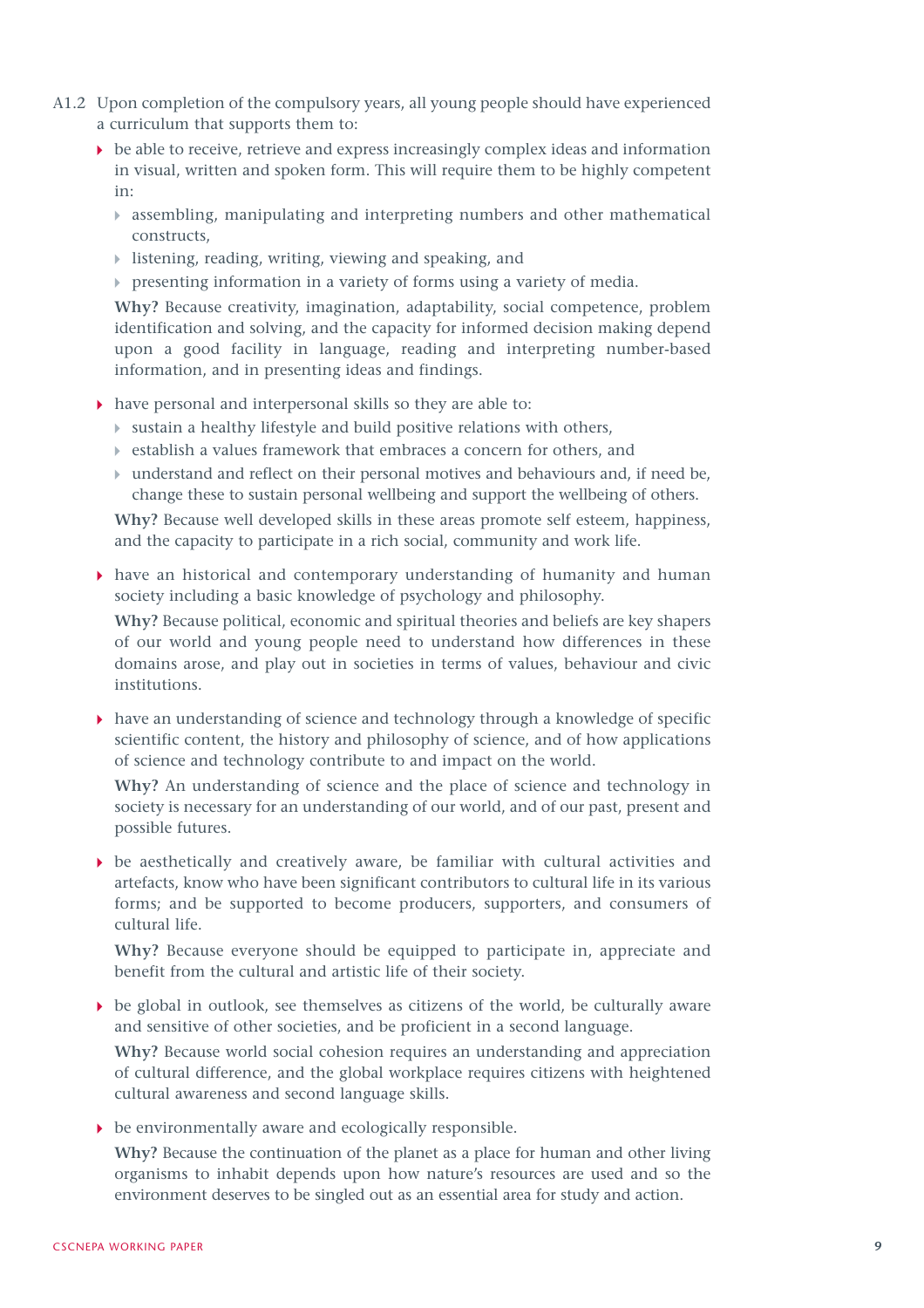**Appendix 2. A conceptual framework for the structure of a twenty-first century curriculum**

*The following draft document has been prepared by the U.K.'s Qualifications and Curriculum Authority (QCA). It provides a conceptual framework for a twenty-first century. Again it is included for indicative purposes only.*

Curriculum Authority Qualifications and



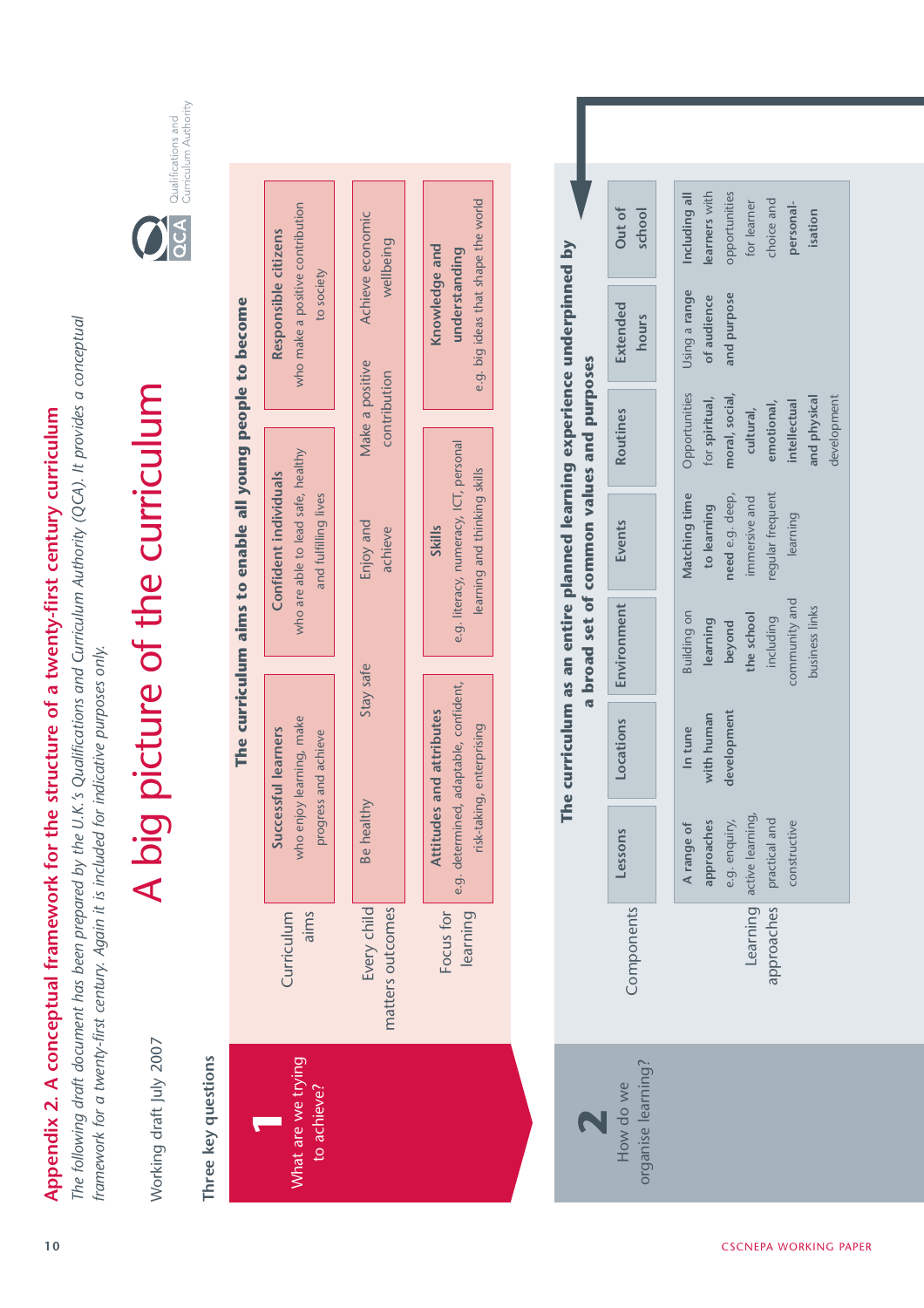|                                                  | SC               |
|--------------------------------------------------|------------------|
| development<br>Physical                          | RE               |
|                                                  | PSHE<br>PW EW+FC |
| Personal, social<br>and emotional<br>development | 닏                |
|                                                  | Mu               |
| <b>Mathematical</b><br>development               | MFL              |
|                                                  | $\overline{M}$ a |
|                                                  | <b>ICT</b>       |
| Knowledge and<br>understanding<br>of the world   | Ë                |
|                                                  | En Ge            |
| development<br>Creative                          |                  |
|                                                  |                  |
| Communication,<br>language and<br>literacy       | Ci D&T           |
|                                                  | & D<br>τ         |
| statutory                                        | axpectations     |